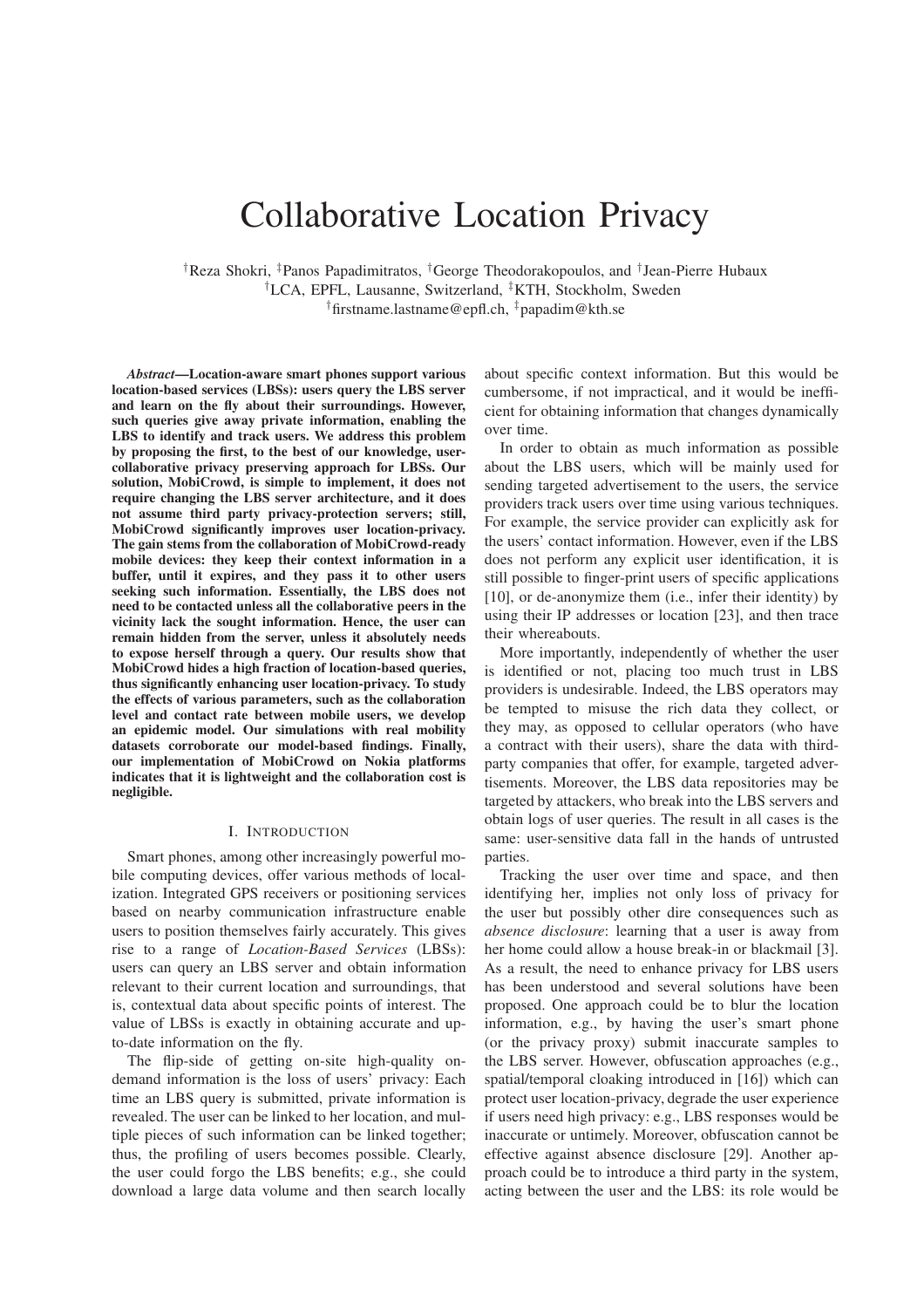to protect the users' privacy. Such an intermediary proxy server, between the user and the LBS, could anonymize (and obfuscate) queries by removing any information that identifies the user or her device [13], [25]. Or it could blend one query with those of other users, so that the LBS server always sees a group of queries [24]. However, such approaches only shift the problem: the threat of an untrustworthy LBS server is addressed by the introduction of a new third-party server. Some other approaches require the LBS to change its operation, for example, by mandating it to process modified queries (submitted in different forms than actual queries of the user), or that it needs to store data differently (e.g., encrypted or encoded, to allow private access [14]).

Any such centralized intervention or any substantial changes to the LBS operation would be hard to adopt, simply because the LBS providers would have little incentive to fundamentally change their operation. Misaligned incentives have been identified as the root of many security problems [6]. Additionally, new proxy servers become as attractive for attackers as centralized LBSs. Hence, the lack of incentives and guarantees for protecting the users' location information, make these approaches infeasible in practice.

In order to enhance the location privacy of LBS users without any of the above-mentioned limitations, we propose here a new *user-centric* scheme. Mobile users concerned about their location privacy are indeed the most motivated entities to engage in protecting themselves. Our solution, called MobiCrowd, takes advantage of this fact, making the privacy-sensitive users responsible for their own privacy protection. Our approach requires no change of the LBS server architecture and its normal operation, it makes no assumption on the trustworthiness of the LBS or any other third-party server, and it enhances the privacy of mobile users in terms of both presence and absence disclosure.

MobiCrowd achieves this improvement thanks to a novel *collaborative privacy-protection mechanism*: basically, a user can avoid disclosing her location information, to the LBS server, if her device can have its LBS queries answered by nearby peers (i.e., other reachable user devices) that happen to have the sought data. Clearly, MobiCrowd would be most effective when there are many peers gathered at the same location. Indeed, this clustering phenomenon has been observed in human mobility studies [27]. Moreover, the places where people gather are points of interest, where users are most likely to ask an LBS for information. So, MobiCrowd would be used *exactly* where it is most *effective*.

We analyze our scheme experimentally and analytically, proposing an epidemic model for the dynamics of information sharing among users. The model captures the effect of many users clustering at the same place, and it can be used to test various "what-if" scenarios about MobiCrowd. This is a novel approach to evaluate a location-privacy preserving mechanism for mobile networks: it acts on the *parameters of their mobility model* rather than on some specific location traces. Thus, we can study the effects of a mixture of parameters and we can also identify the causes of high or low location privacy in various settings. We then perform a simulation on real mobility traces, and we show that the conclusions from the experimental evaluation verify the results derived from our model.

The threat of local observers sniffing the wireless channel trying to infer users' private information, is out of the scope of this paper; such a threat could exist with or without MobiCrowd and it can be alleviated by frequently changing device identifiers (e.g., changing MAC addresses for WiFi networks [18] similar to changing TMSI for GSM networks [5]). More importantly, local observers would have a tedious task and still be ineffective in collecting information: they would need to be physically present next to any given victim user, over long periods and across different locations. In contrast, a centralized LBS can by default observe *all* the queries of a user, which is why we focus on this much greater threat in this paper. However, in order to secure the scheme against untrustworthy users who might disseminate invalid or outdated information, the LBS information package (e.g., the set of points of interest) is proposed to be self-verifiable (i.e., be digitally signed by the server). In fact, this is the only change that MobiCrowd imposes on the LBS operation.

Our scheme leverages capabilities of contemporary smart phones: They can establish ad hoc and infrastructure connections (e.g., cellular base stations and Wi-Fi access points). We build a *mobile transparent proxy* in each device that protects the users' location-privacy. Our proxy, transparently located on-board the user's device and between the LBS client and the network, maintains a buffer with location context information. This buffer is checked for available data when the user submits a query. If the valid and up-to-date data is not available, our mobile proxy broadcasts the query (i.e., the type of required information) to other nearby devices. If and only if none of those neighbors can provide the requested information, is the LBS queried. We have implemented our scheme on the Nokia N800, N810 and N900 mobile devices, and demonstrated it with the Maemo Mapper (a geographical mapping software for points of interest) [30]. Note that our approach can be ported to the upcoming technologies that enable mobile devices to directly communicate to each other via (potentially more energy-efficient) Wi-Fi-based technologies [1], [2], [4] that aim at constructing a mobile social network between mobile users.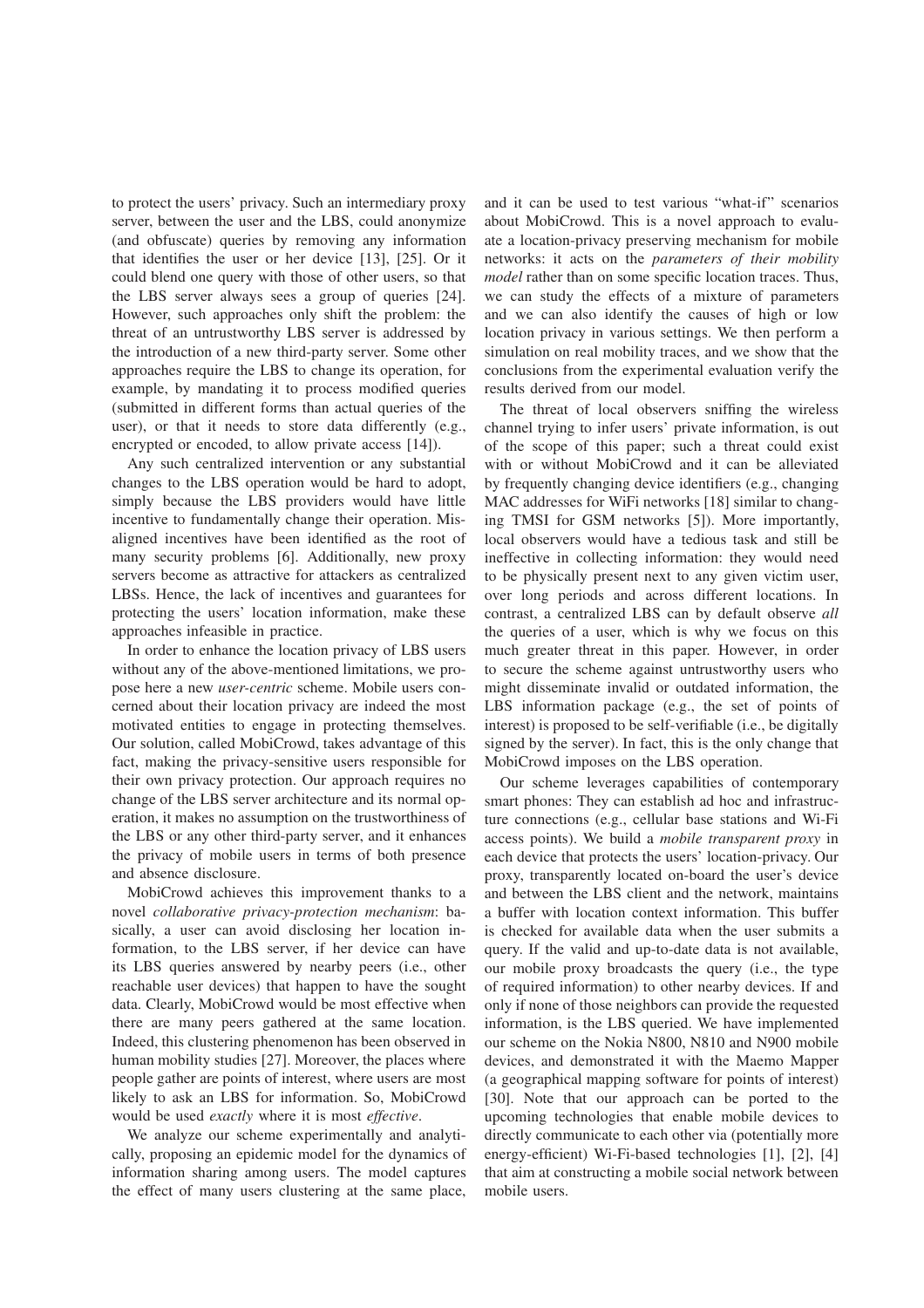The rest of the paper is organized as follows. We survey the related work in Section II. In Section III, we state our model, the system assumption, and also the problem addressed in this paper. We present our scheme in Section IV, and then we develop an epidemic model of the MobiCrowd operation in Section V. We evaluate the effectiveness of MobiCrowd in Section VI, before we conclude the paper in Section VII.

# II. RELATED WORK

Techniques proposed to protect location privacy in LBSs can be classified based on how they distort the users' queries before they arrive at the LBS server. The queries can be *anonymized* (by removing users' identities) or *pseudonymized* (by replacing users' real names with temporal identifiers called pseudonyms), or they can be *obfuscated* (by generalizing or perturbing the spatiotemporal information associated to the queries). They can also be camouflaged by adding some *dummy queries*, or be completely eliminated and be *hidden* from the LBS [28]. Combinations of these methods have been employed in the existing (centralized or distributed) mechanisms. The interested reader is referred to [21], [28] for a more in-depth survey of the research on location privacy.

The mere anonymization of (especially the continuous) queries does not protect users' location privacy: the queries of a user are correlated in space and time, hence, the adversary can successfully link them by using target tracking algorithms [17] or identify the real names of the users [15], [20]. Changing user pseudonyms while the users are passing through pre-defined spots, called mix zones [7], makes it difficult to track the users along their trajectories. However, as users must remain silent inside the mix zones, so they cannot use the LBS, the size of the mix zones is kept small in order to let users benefit from the LBS. Thus, the unlinkability of users' queries is limited and the adversary's success is relatively high, even if the mix zones are optimally placed [12].

Perturbing the query's spatiotemporal information, in addition to anonymization by a a third party (central anonymity server), is proposed for obtaining a higher level of privacy [13], [24]. The main drawback is the reliance on a centralized third party that limits its practicality. The considerable degradation of the quality of service imposed by the obfuscation methods is another deterrent for such solutions. For example, in schemes such as [13], the queries sent to the anonymity server have to wait until enough anonymization can be achieved for a group of users (k-anonymity). Similarly in [8], the need to construct the cloaking regions and also to receive the responses from the server through other users can considerably degrade the service. Finally, most of the obfuscation-based techniques are based on k-anonymity, which has been shown inadequate to protect (location) privacy [31], [32].

Adding dummy queries to the user actual queries might help to confuse the adversary about the actual user location. But generating effective dummy queries that divert the adversary is a difficult task [9], as they need to look like actual queries over space and time. An optimum algorithm for generating dummy queries is an open problem.

In all the above-mentioned mechanisms, there is always a trade-off between users' privacy and the quality of service they experience. The tension is maximized when it comes to *hiding* queries from the LBS server. Hiding a query from the server minimizes the revealed user information, hence, maximizes her privacy with respect to that query. Simply put, it is more effective than the other three privacy protection methods, and it protects users against both presence and absence disclosure. This is what MobiCrowd provides: Hiding from the server while receiving the query responses from other peers.

Finally, there exist cryptographic approaches that redesign the LBS: the service operator does not learn much about the users' queries while it can still reply to their queries [14], or it can obtain imprecise information about user location [11]. The lack of incentives for LBS operators to change their business model and implement these solutions, and their relatively high computational overhead have made them impractical so far.

#### III. PROBLEM STATEMENT

# *A. System*

We consider a network of location-aware wireless devices, capable of ad hoc device-to-device communication and of connecting to the wireless infrastructure (e.g., cellular and Wi-Fi networks). The users of such devices leverage on the infrastructure to reach the LBS servers. Users submit *localized search* queries, providing in principle their current location and the type of information (context, point of interest, etc) they are interested in. The server *replies* to them, providing the latest requested context information around the submitted location; e.g., on businesses, restaurants, gas stations, movie theaters, ongoing events, or current street traffic. The frequency at which users query the LBS varies depending on the type of requested information, the dynamics of information update in the LBS database, or the geographical region. We assume that the information the LBS provides is *self-verifiable*, i.e., users can verify that no entity (e.g., a compromised access point) changed the server reply content.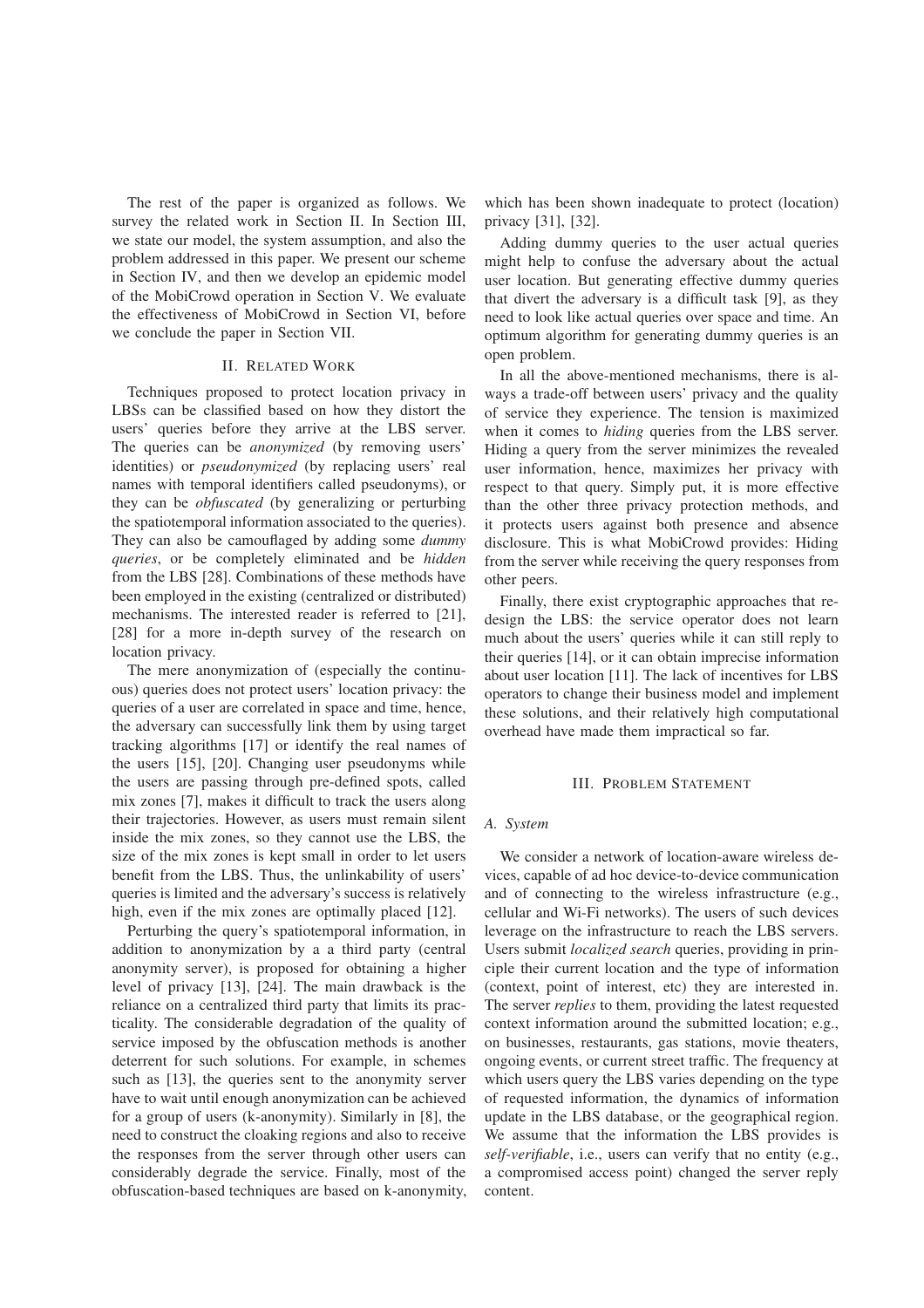# *B. Adversary*

LBS servers concentrate information about all user queries. Thus, an untrusted service provider could act as a "big brother," that is, it could monitor user whereabouts and activities over time. An honest but curious service provider could log the user interactions with the server and share them with other (untrusted) entities for monetary gain, e.g., for targeted advertisement. Moreover, the concentration of users' locations and other private information can attract criminals, who could break into the service provider network and steal this private information (with various malicious intentions). It is thus clear that location privacy is threatened by the LBS itself, which, at best, facilitates adversarial access to the user queries (and thus their locations and related private information). In such a setting, the adversary can be categorized as a *passive global long-term* observer, based on the terminology proposed in [28].

*Inference attacks* on the observed queries are classified into two tightly-related categories: *tracking* and *identification* attacks. Such attacks can lead to two types of location-privacy breaches: *presence* and *absence* disclosure. In other words, the adversary can learn that a user is at a given location, or that she is absent from certain locations, e.g., her home.

The more queries the adversary observes, the higher its location inference attack success will be. Less information about user locations makes it harder for the adversary to reconstruct their actual trajectories and to identify their real names. This is why protection mechanisms try to reduce the adversary's information. But, unfortunately, doing so reduces the quality of service for the user.

# *C. Design Objectives*

Overall, we seek to design a practical and highly effective location-privacy preserving mechanism for LBSs. The nature of existing threats, outlined above, is the determining factor of our design objectives. The LBS business model itself can be at odds with the need to protect user privacy: LBS providers may actually need to profile users' activities, so that they can use such knowledge for various monetary purposes. As a result, the LBS operator may have no incentive to implement privacy-preserving mechanisms. In contrast, many users can be sensitive about their privacy. For this reason, our first design objective is to *not rely on architectural changes of the LBS*; any such changes (for example, using private information retrieval techniques [11]) would be impractical and highly unlikely to be adopted.

Moreover, relying on centralized trusted third parties (e.g., central anonymity servers) to provide privacy enhancing mechanisms can be as hard as having trusted LBS operators. In fact, as already mentioned, this would only shift the problem and such assumed trusted third parties would be new points of failure: once compromised, all users' information would be leaked to the adversary. This leads to our second design objective: *no reliance on any third party server to provide privacy protection*. In fact, we would like to *place the privacy protection* exactly where there is incentive and motivation, that is, *on the side of the users themselves*. We also want to achieve a high user privacy without sacrificing LBS quality of service by relying on users' collaboration.

# IV. OUR SCHEME

Based on the stated design objectives, we propose a novel location-privacy preserving mechanism for LBSs. To take advantage of the high effectiveness of hiding user queries from the server, which minimizes the exposed information about the users' location to the server, we propose a mechanism in which a user can *hide in the mobile crowd* while using the service.

The rationale behind our scheme is that users who already have some location-specific information (originally given by the service provider) can pass it to other users who are seeking such information. They can do so in a wireless peer-to-peer manner, and in this way protect each other from privacy attacks that the adversary could perpetrate. Simply put, information about a location can "remain" around the location it relates to and change hands several times before it expires. Our proposed collaborative scheme enables many users to get such location-specific information from each other *without contacting the server*, hence minimizing the disclosure of their location information to the adversary.

# *A. Scheme Details*

In order to better understand our model and solution, consider that the whole area covered by the roaming mobile users is divided into non-overlapping regions. Users can obtain context information associated to the region they find themselves in, e.g., obtain a list of businesses or services (and their latest status), or streets and intersections (and their traffic information). Users submit their queries when in place.

In this paper, without loss of generality, we focus on a single information type provided by the LBS (e.g., street traffic information, or oil prices in nearby gas stations, or a list of close-by restaurants). Clearly, users are interested in multiple types of location-based contextual information. The LBS server is responsible for compiling off-line the latest information for each region and for being ready to respond to the user query. The integrity and authenticity of the server responses is protected. This can be done in different ways; in our system, the user device verifies a digital signature of the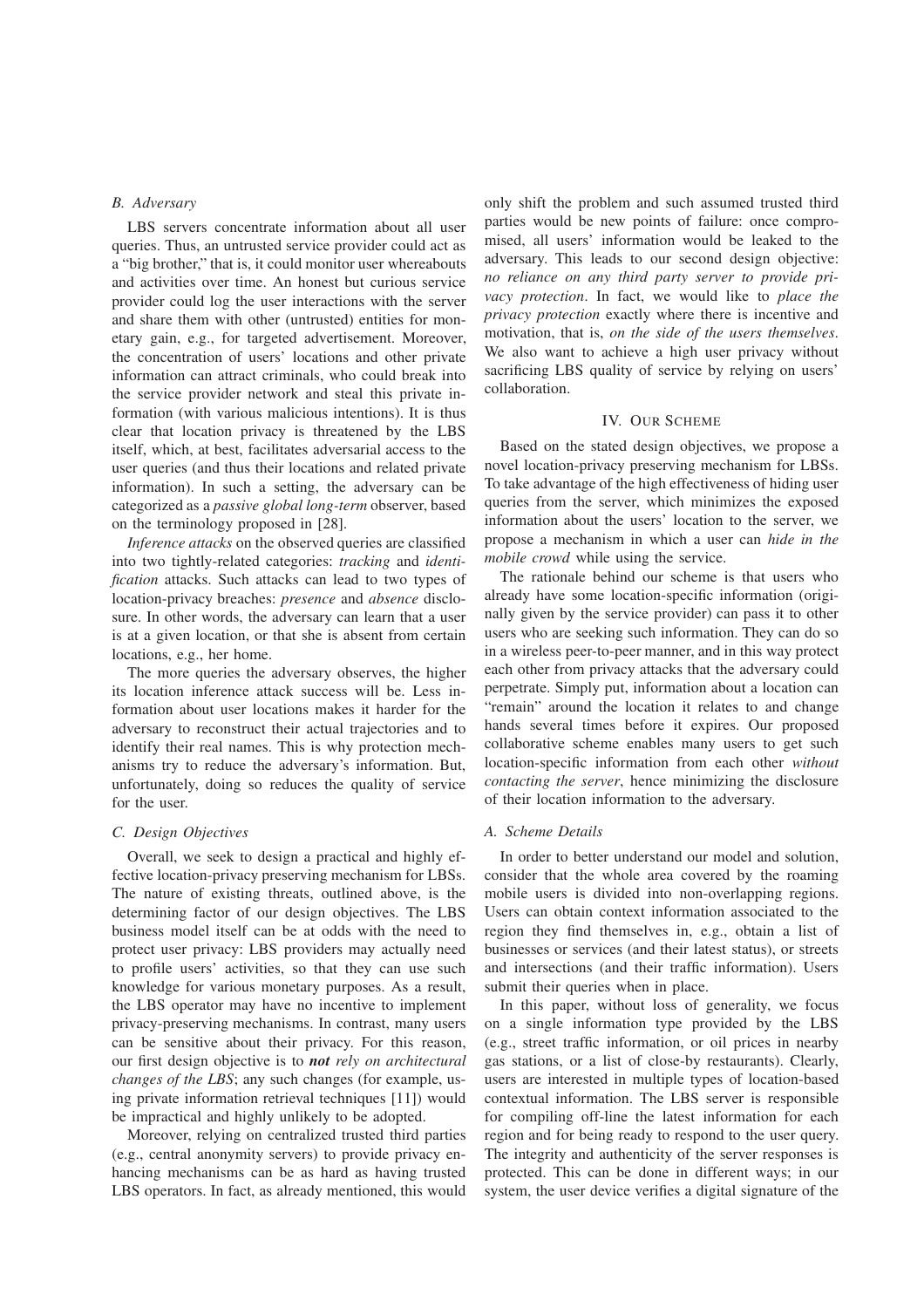LBS on each reply using the LBS provider's public key. As a result, each piece of context information is selfverifiable: a compromised access point or mobile device cannot degrade the experience of users by altering replies or disseminating expired information.

Each piece of information associated with a given region has an expiration time (which is attached to the information and protected with the digital signature), after which the information is no longer valid. Every mobile device maintains a buffer in which locationspecific information associated with regions is stored. This buffer keeps the replies the user obtains from the server or other peers. As long as a piece of information is not expired, it is kept in the buffer.

Each user with valid information about a region is termed *informed user*. Users interested in getting location-specific information about a region are called information *seekers* of that region. A seeker, essentially a user that does not have the sought information in her buffer, first broadcasts her query to her neighbors through the wireless ad hoc interface of the device. We term this a *local query*.

Any of the receivers of such a local query may respond to it, by what we term a *local reply*, as long as it has the information its peer seeks. However, an informed device will not necessarily respond to any received query: this will happen if the device is both *informed and willing to collaborate*. We design our system with this option for its users; the collaborative status may be set explicitly by the user or automatically recommended or set by the device. Simply put, having each user collaborate a limited number of times (a fraction of the times she receives a local query from her neighbors), or during a randomly selected fraction of time, balances the cost of helping other peers and caters to the needs of each user. In practice, this is equivalent to the case where only a fraction of users collaborate.

By obtaining a local reply, the seeker is now informed while, more importantly, her query has remained hidden from the service provider. No privacy-sensitive information has been exposed to the server and the user has obtained the sought service. Of course, in case there is no informed user around the seeker to assist her, she has no choice but to contact the server directly. In essence, a subset of users in every region have to contact the LBS to get the updated information, and the rest of the users benefit from the peer-to-peer collaboration. Intuitively, the higher the proportion of hidden user queries, the higher her location privacy will be.

# V. THE EPIDEMIC MODEL

The performance of our system depends on various parameters, such as the frequency of contacts and the level of collaboration between users, the rate of query generation, etc. We now describe a model for MobiCrowd, with the help of which we can directly see the effect of various parameters on desired performance metrics. Observing the effect of the parameters helps when designing a system and testing "what-if" scenarios. For example, we can immediately see the level of collaboration required to achieve a desired privacy level or how the privacy level will change if the users make queries more frequently or less frequently.

We draw an analogy between our system and *epidemic phenomena*: location-context information spreads as an infection from one user to another, depending on the user state (seeking information, having valid information, etc.). For example, a seeker becomes "infected" when meeting an "infected" user, that is, a user with valid information.

We want a model that describes transitions between and keeps track of the various states a user is in at each point in time. However, the complexity of keeping track of each individual user state is prohibitive. Therefore, we make use of the *mean field approximation* [22], which focuses on the fraction of users in each state; these fractions are collectively called the *network state*. The approximation applies when the number of users is large and each individual interaction contributes a vanishingly small change to the network state. Also, the approximation requires a random contact pattern among users, rather than a spatially correlated pattern, and random contacts are not far from reality when users are clustered in the same area.

The mean field approximation tells us that the time evolution of the fraction of users in each state can be described with increasing accuracy, as the number of users grows, by a system of Ordinary Differential Equations (ODEs). By studying the system of ODEs, we find to what steady state(s) the network may converge to. Similar models have been used in epidemics [19], in worm propagation in wireless [33] networks, and also in research on forwarding/gossiping protocols [34].

To keep the presentation simple we focus on one type of context information, that is, we consider a single average information lifetime. No loss of generality results from this, because, to model a complete system with multiple types of information, we can merge multiple versions of this model, one for each type.

## *A. MobiCrowd: Model States and System of ODEs*

As mentioned earlier, users move in an area partitioned into multiple regions. The state of context knowledge within a region intuitively corresponds to the disease status in an epidemic. In general, a user's knowledge state would be multi-dimensional, because it is different for each region. Hence, for each region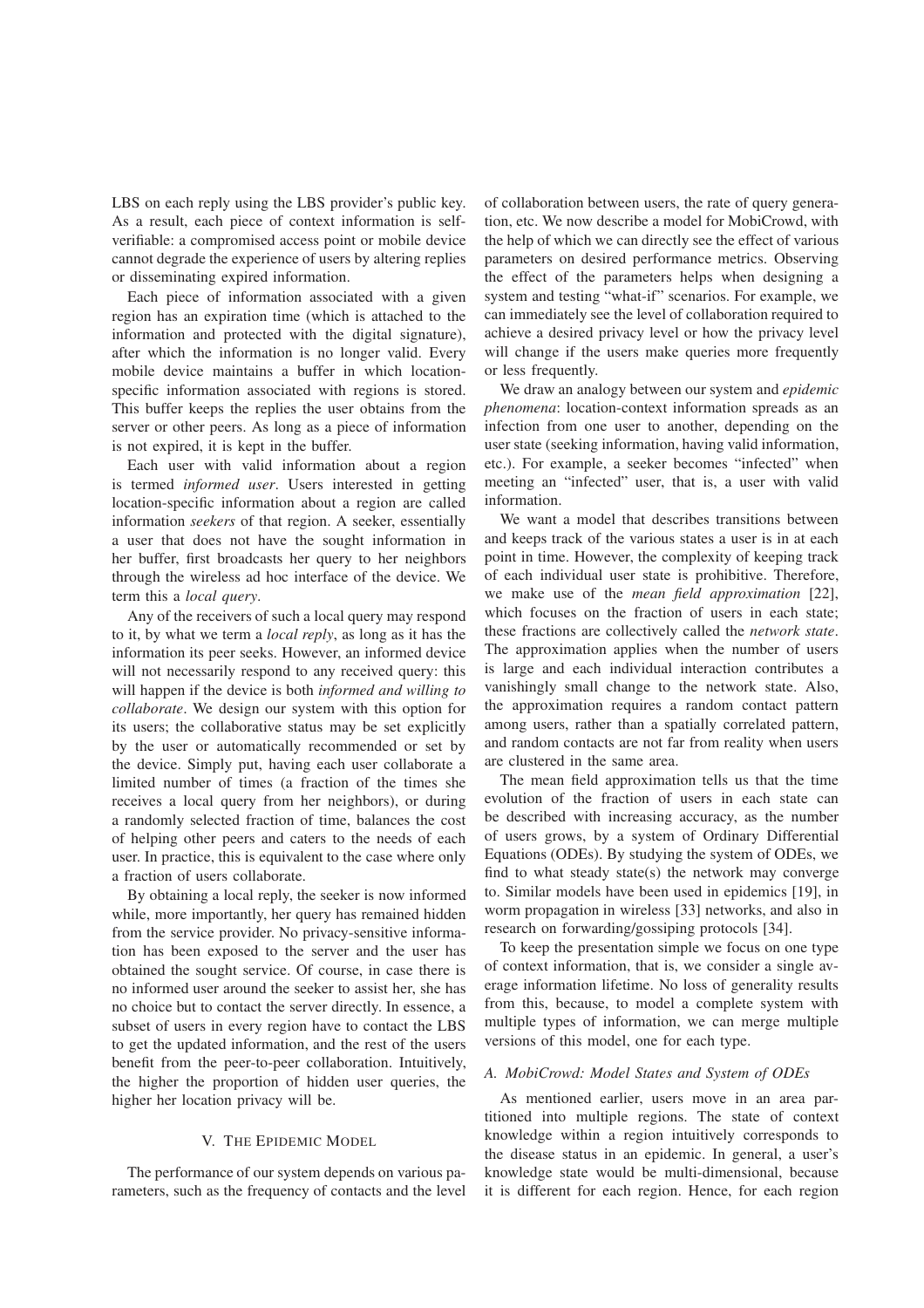we would have an associated epidemic model, with the same structure but different parameters. However, the state of knowledge about a region is unrelated to the knowledge about other regions, so different regions can be analyzed separately. We focus on a single region, with users entering and exiting it, and we describe the states and the dynamics of our epidemic model for that single region. The mobility of users with respect to a region is modeled using three parameters:  $\beta$  that is the average number of times a user have a proximity contact with other users at a time instant within a region,  $\mu$  that is the average number of users who enter a region at a time instant, and  $\lambda$  that is the average number of users who leave a region at a time instant. The parameters of the epidemic model are listed in Table I.

*Seeker:* Users who are *inside the region* and are *interested in obtaining information* (i.e., have requested the information but not yet received it) are in the Seeker state. Once they have it, they move into the Informed state. Users can receive information from other Informed users in the region, or from the server, the ultimate source of information.

*Informed:* Users who *have information* about the region are in the Informed state. If they are *inside the region*, they (called Informed Insiders) accept to spread the information at each contact with a Seeker with probability  $\phi$ . This is because the information spreading process imposes some communication cost on Informed users and, hence, they do not always collaborate. If they are *outside the region*, we assume they (called Informed Outsiders) do not spread the information (as nobody asks for it). The information that the Informed users have, whether they are inside or outside the region, expires with rate  $\delta$  and the users become Removed.

*Removed:* Users who *do not have information* and are *not interested in obtaining information* are in the Removed state. We distinguish between Insider Removed and Outsider Removed users. An Insider Removed user becomes a Seeker if the user becomes interested in obtaining information about the region. We assume that outsiders have to enter the region to become interested.

We denote by  $S(t)$ ,  $I(t)$ ,  $I^*(t)$ ,  $R(t)$ , and  $R^*(t)$ , respectively, the fraction of Seeker, Informed Insider, Informed Outsider, Removed Insider, and Removed Outsider users of a given region at time t. The *network state*  $y(t)$  is the vector of these values. The time dependence will not be explicitly given in the rest of the paper. The system of equations that models the evolution of the

network state is

$$
S + I + I^* + R + R^* = 1
$$
 (1a)

$$
\frac{d}{dt}S = \gamma R - (\beta \phi I + \omega)S\tag{1b}
$$

$$
\frac{d}{dt}I = (\beta \phi I + \omega)S - \delta I + \mu I^* - \lambda I \tag{1c}
$$

$$
\frac{d}{dt}I^* = -\delta I^* + \lambda I - \mu I^* \tag{1d}
$$

$$
\frac{d}{dt}R = -\gamma R + \delta I + \mu R^* - \lambda R \tag{1e}
$$

$$
\frac{d}{dt}R^* = \delta I^* - \mu R^* + \lambda R \tag{1f}
$$

$$
0 \le S, I, I^*, R, R^* \le 1. \tag{1g}
$$

We write this system succinctly as  $\frac{d}{dt}y = F(y)$ . We study the stationary regime of the system, i.e., the regime where, for  $t \rightarrow \infty$ , the network state does not change with time. In particular, we look for equilibrium points of the system, i.e., network states at which  $\frac{d}{dt}y = 0$ . Setting  $F(y) = 0$  and solving for y, we reach the following nonlinear system:

$$
I = \frac{\omega S}{a - \beta \phi S} \tag{2a}
$$

$$
I^* = \frac{\lambda}{\mu + \delta} I \tag{2b}
$$

$$
R = \frac{\beta \phi I + \omega}{\gamma} S \tag{2c}
$$

$$
R^* = \frac{1}{\mu} \left( \frac{\lambda \delta}{\mu + \delta} I + \lambda \frac{\beta \phi I + \omega}{\gamma} S \right) \tag{2d}
$$

$$
\beta \phi S^2 - cS + a = 0, \tag{2e}
$$

where

$$
a = \delta \left( 1 + \frac{\lambda}{\mu + \delta} \right)
$$
\n
$$
c = a + \beta \phi + \omega \left( 1 + \frac{\lambda}{\mu + \delta} (1 + \frac{\delta}{\mu}) + \frac{a}{\gamma} (1 + \frac{\lambda}{\mu}) \right).
$$
\n(3)\n(4)

Having expressed all variables in terms of  $S$ , we need to solve the quadratic equation (2e) for S, keeping in mind that any solution has to satisfy  $0 \leq S \leq 1$ .

The value of  $S_0$  can be found from the quadratic formula:

$$
S_0 = \frac{1}{2\beta\phi} \left( c - \sqrt{c^2 - 4a\beta\phi} \right) \tag{5}
$$

Then, we can substitute  $S_0$  into (2a)-(2d) to find out the other values  $I_0, I_0^*, R_0, R_0^*$ .

So, we found the only admissible equilibrium point of the network. We now give a sufficient condition for this point to be locally asymptotically stable, that is, all system trajectories starting near enough to the equilibrium point will eventually converge to it without wandering too far away in the meantime. This condition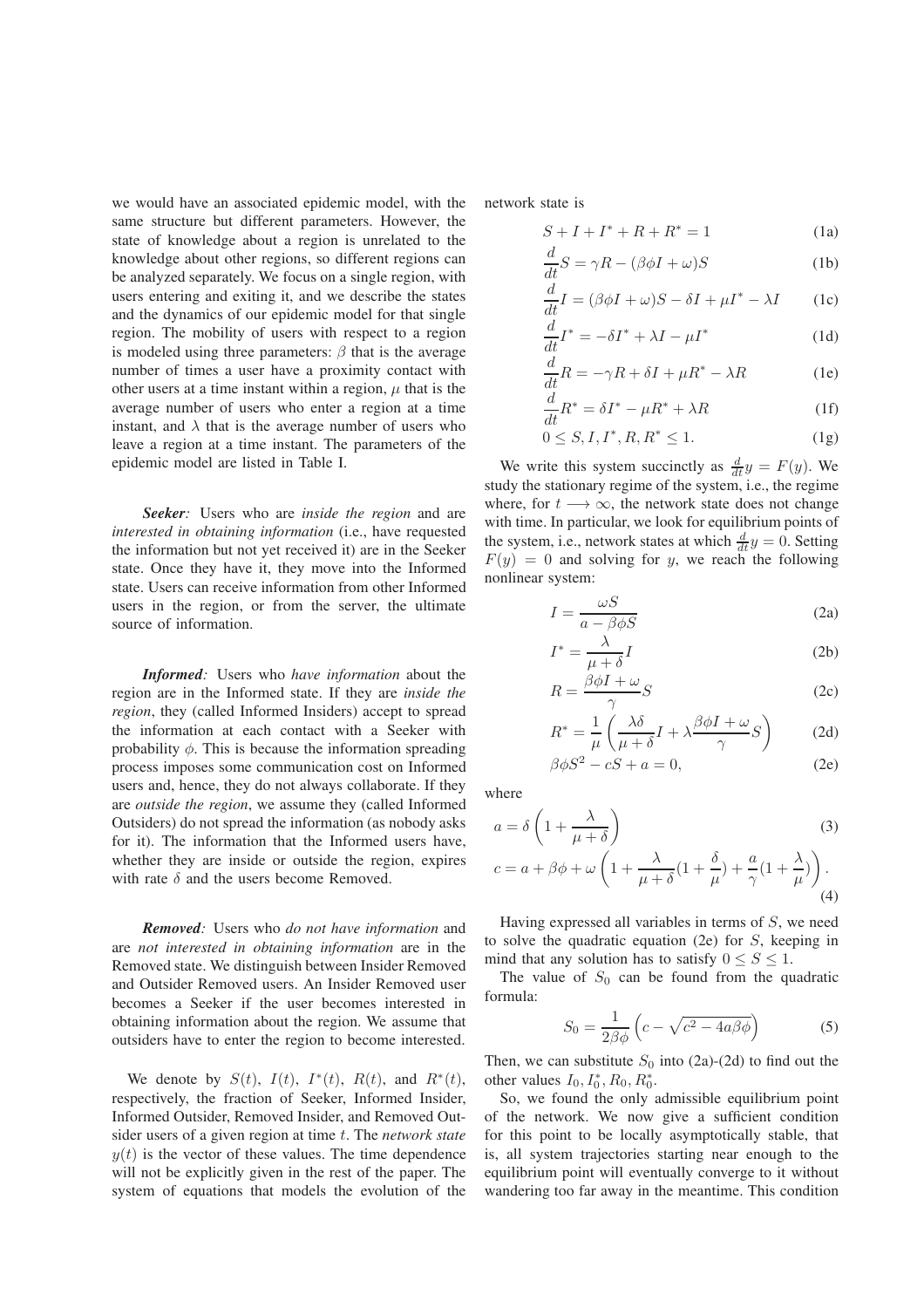| S(t)       | Seeker users at time t                        |
|------------|-----------------------------------------------|
| I(t)       | insider Informed users at time t              |
| $I^*(t)$   | outsider Informed users at time t             |
| R(t)       | insider Removed users at time t               |
| $R^*(t)$   | outsider Removed users at time t              |
| $\lambda$  | rate of exiting the region per time unit      |
| $\mu$      | rate of entering the region per time unit     |
| $\beta$    | contact rate per user per time unit           |
| $\gamma$   | avg request rate per user per time unit       |
| $1/\omega$ | avg waiting time before contacting the server |
|            | information avg lifetime                      |
|            | avg collaboration probability                 |
| TA RIF     |                                               |

LIST OF THE SYMBOLS USED IN THE EPIDEMIC MODEL

is that the Jacobian matrix of the system, evaluated at the equilibrium point, has eigenvalues with strictly negative real parts. Note that, instead of using the differential equation for  $R^*$ , we substitute  $R^* = 1 - S - I - I^* - R$ and compute the Jacobian of an equivalent system with only the 4 variables  $S, I, I^*, R$ . The Jacobian  $J(S, I)$  is

$$
\begin{pmatrix}\n-\beta\phi I - \omega & -\beta\phi S & 0 & \gamma \\
\beta\phi I + \omega & \beta\phi S - \delta - \lambda & \mu & 0 \\
0 & \lambda & -\mu - \delta & 0 \\
-\mu & \delta - \mu & -\mu & -\gamma - \lambda - \mu\n\end{pmatrix}
$$
\n(6)

which, as we see, is only a function of  $S$  and  $I$ . The eigenvalues of  $J(S, I)$  evaluated at the equilibrium point can be found by solving the 4th order equation

$$
|J(S_0, I_0) - xI_4| = 0 \tag{7}
$$

for x, where  $I_4$  is the  $4 \times 4$  unit matrix. As we have mentioned, if all the solutions have a strictly negative real part, then the equilibrium point is locally asymptotically stable.

Moreover, if all the solutions have a strictly negative real part, the equilibrium point persists under small perturbations of the system. That is, if  $v(y)$  is any smooth vector field on  $\mathbb{R}^4$ , then for sufficiently small  $\epsilon$  the equation

$$
\frac{d}{dt}y = F(y) + \epsilon v(y) \tag{8}
$$

has an equilibrium point near the original one, and the equilibrium point of the perturbed system is also locally asymptotically stable.

In Section VI, we show that all the eigenvalues have strictly negative real part for the range of system parameters we consider; hence, the equilibrium point is stable, and it persists under small perturbations.

# *B. Baseline scenario: No collaboration*

To be able to isolate the effect of collaboration, we study the case where there is no collaboration among users: A user who becomes interested checks her buffer, and if the content is not there, she immediately contacts the server. Thus, there are no  $S$  users in the model for this case:

$$
I + I^* + R + R^* = 1
$$
 (9a)

$$
\frac{d}{dt}I = \gamma R + \mu I^* - (\lambda + \delta)I
$$
 (9b)

$$
\frac{d}{dt}I^* = \lambda I - (\mu + \delta)I^*
$$
 (9c)

$$
\frac{d}{dt}R = \delta I + \mu R^* - (\lambda + \gamma)R
$$
 (9d)

$$
\frac{d}{dt}R^* = \delta I^* + \lambda R - \mu R^*
$$
 (9e)

$$
0 \le I, I^*, R, R^* \le 1. \tag{9f}
$$

We compute the equilibrium point of the system, and study its stability as before.

# VI. EVALUATION

We evaluate the effectiveness of MobiCrowd in hiding user queries from the server, thus protecting their location privacy. First, we define a measure of the user privacy. Next, we simulate MobiCrowd on a dataset of realistic mobility traces and we compare the simulation results with the numerical results obtained from the epidemic model. Finally, we describe our implementation of MobiCrowd on the Nokia devices, and we present measurement results.

#### *A. Privacy Gain*

We quantify the privacy in a given region as the fraction of queries per time unit that are *not* observed by the server. This measure is inversely proportional to the adversary's success rate in performing inference attacks on the observed queries. This metric shows the reduction in the amount of information the adversary obtains from the users' queries *compared to* the case where users directly contact the server for each query.

*1) MobiCrowd with no collaboration (relying on the buffer*): In the case of no collaboration among users, which we use as a baseline scenario, the users can retrieve the information either from their buffer, or from the server. Only the  $I$  users have the information in their buffers, whereas the  $R$  users are forced to contact the server when they become interested. The I users ask queries at a total rate of  $\gamma I$ , and the R users at a total rate of  $\gamma R$ . Therefore, the privacy gain in this case is

$$
PG_0 = I/(I+R)
$$
 (10)

# where  $I$  and  $R$  are computed from (9).

*2) MobiCrowd with collaboration:* When the users collaborate with probability  $\phi > 0$ , queries can also be answered by peers, which happens at a total rate of βφIS. Queries are answered by the server at a total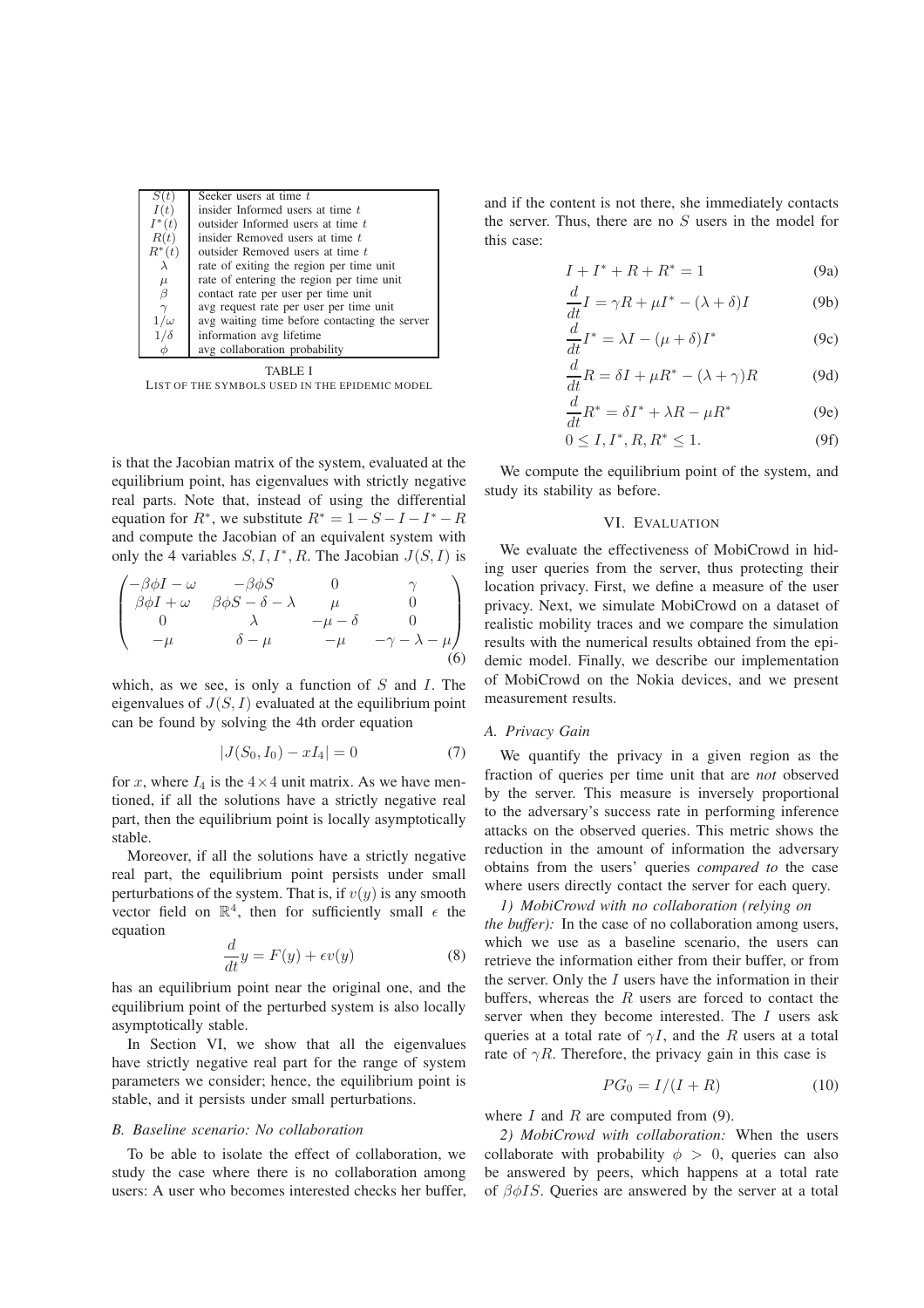rate of  $\omega S$ . The total rate of asked queries is, as before,  $\gamma R + \gamma I$ . Therefore, the privacy gain in this case is

$$
PG_{\phi} = 1 - \frac{\omega S}{\gamma R + \gamma I} = \frac{\beta \phi I S + \gamma I}{\gamma R + \gamma I}.
$$
 (11)

Observe that  $\beta \phi I S$  is always smaller than  $\gamma R$  (see Eq.  $(2c)$ , so the privacy is at most equal to 1, as it should be. The values of  $S$ ,  $I$  and  $R$  are computed from (2).

# *B. Simulation Setup*

In order to validate our model, we compare our numerical evaluations with simulation results. The location traces that we use belong to 509 randomly chosen mobile users (vehicles) from the epfl/mobility dataset at CRAWDAD [26]. We set the time unit of the simulation to 5 minutes and we consider the users' locations at integer multiples of the time unit, hence synchronizing all the traces. We consider a division of the Bay Area into  $10 \times 25$  equal-size regions. Two nodes in a region are considered to be neighbors of each other if they are within 100m of each other (using WiFi). We run our simulation for 100 times on the mobility traces and compute the average of the results.

For each region, we compute  $\lambda$ ,  $\mu$ , and  $\beta$  from the data set. These values are plugged into the epidemic model in order to find the solutions of (2) and (9). We compute the privacy gain according to the simulation and the numerical analysis for  $\phi = \{0.2, 1\}, 1/\delta = \{1, 4, 7, ..., 28\},$  and  $\gamma = \{0.1, 0.2, ..., 1\}$ . The average waiting time before contacting the server  $1/\omega$  is set to 1. For all combinations of these parameters, the eigenvalues of the Jacobians of (1) and (9) are negative, which indicates the stability of the equilibrium points of our epidemic model in these cases.

As it is not possible to plot the results for all the regions, we compute, as a representative example, the privacy gain in one region, located in downtown San Francisco. It has a higher concentration of points of interest, and 90 users are present in it on average. The rate  $\mu$  of entering the region is 4.18 users per time unit, and the exiting rate  $\lambda$  is 4.22 users per time unit. The average contact rate  $\beta$  is 51.89 per user per time unit. In order to put the results from this region in perspective, we also measure the privacy of users across their entire trajectory, spanning multiple regions.

In the simulation we quantify the privacy gain using directly the definition (fraction of queries hidden from the LBS server), and for the numerical evaluation we use (10) and (11). We still use the notation  $PG_0$  and  $PG_{\phi}$  to refer to the location privacy gain of using MobiCrowd, without collaboration and with collaboration  $\phi$ , respectively.



Fig. 1. User location privacy for the region under study (in downtown San Francisco). The first row illustrates privacy of users without collaboration, when they only rely on buffering information. The second and the third rows show user privacy using MobiCrowd, for different collaboration factors  $\phi = 0.2$  and  $\phi = 1$ , respectively. The left column shows the numerical results whereas the right column shows the simulation results.

#### *C. Results*

Fig. 1 illustrates the users' location-privacy using MobiCrowd with and without collaboration ( $PG_{\phi}$  and  $PG<sub>0</sub>$ ) in the studied region. The results of simulation and numerical evaluation are displayed side by side, in order to enable us to verify the validity of our epidemic model. The qualitative and also quantitative match between the simulation and the model enables us to rely on our epidemic model to evaluate users' location-privacy in a very computationally efficient way in complex scenarios dealing with large networks.

All the plots confirm a general pattern of privacy gain increase as the information lifetime or the request rate increases. With either kind of increase, users retrieve with higher probability non-expired information either from their own buffer or from their peers; hence, a higher fraction of their queries will be hidden from the LBS. Moreover, the privacy gain for long lifetimes and low request rate values (i.e., long intervals between requests) appears to be more or less the same as the privacy gain for short lifetimes and high request rate values (i.e., short intervals between requests), as indicated by the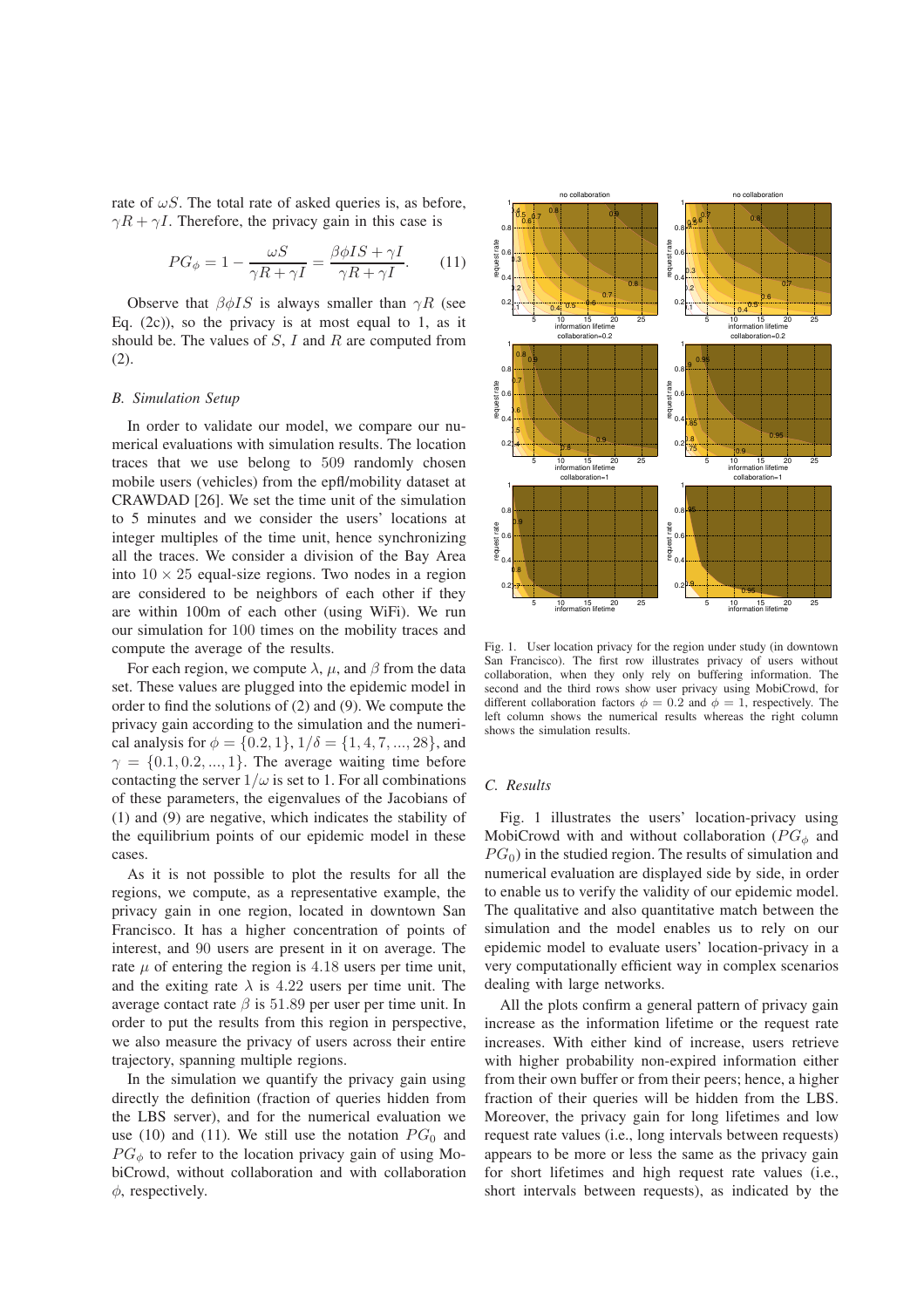

Fig. 2. Overall users' location-privacy using MobiCrowd across all regions, obtained by simulation.

vaulted shape of the privacy gain contours. Also, adding collaboration to the buffering technique in MobiCrowd increases the fraction of hidden queries even for a collaboration factor of  $\phi = 0.2$ .

We observe these patterns in Fig. 1 which shows very high correlation between our epidemic model with the simulation of MobiCrowd on a realistic dataset. Even quantitatively, both sets of graphs match to a great extent. This proves the validity of our model in estimating users privacy gain even for the real scenarios where the contact rate between users changes over time.

Fig. 2 shows the simulation results for the users' privacy across their entire trajectory (over all the regions they visit) averaged over all the users. As we expect, increasing the collaboration probability increases user privacy, and the dependence on the information lifetime and the request rate is as we observed before in Fig. 1.

In Fig. 3, we see, again for the overall user privacy, the *relative* additional privacy gain we obtain by combining collaboration and buffering, compared to relying only on buffering. The relative added value of collaboration is computed as  $(PG_{\phi} - PG_0)/PG_0$ . So, for example, 0.5 on the plot means 50% increase in privacy gain.

We observe, first of all, that higher collaboration (going from  $\phi = 0.2$  to  $\phi = 1$ ) implies higher relative added value. What is more interesting, however, is that the relative privacy gain of collaboration increases as we go from the high-lifetime, high-request-rate part to the short-lifetime, small-request-rate part. In the former part, the effect of buffering dominates the privacy gain: The information does not expire quickly, so users retrieve it from their buffers, and so collaboration does not add much. Still, we observe relative gains of 10% even for low collaboration probability  $\phi = 0.2$ . In the latter part, however, the effect of collaboration dominates the achieved privacy, as buffering does not help much when the information lifetime is short: Increasing collaboration from 0.2 to 1 results in an increase of up to 500%. Summing up, buffering and collaboration complement each other in increasing user location-privacy.

The delay until receiving a response may be higher or lower with MobiCrowd: it depends on the implemen-



Fig. 3. Overall users' relative location-privacy gain of collaboration with respect to buffering in MobiCrowd across all regions, i.e.,  $(P G_{\phi} - P G_0)/P G_0$ , obtained by simulation.

tation of the LBS, its workload at the time the query is sent, the available transmission capacity of the smartphones, and, above all, it depends on the state of the information in their buffer. In Section VI-D, we provide some information about the communication delay of MobiCrowd on Nokia devices.

# *D. Implementation*

We implemented MobiCrowd on three different Nokia mobile devices (N800, N810, and N900). We built a *mobile privacy proxy* that runs in each device. The proxy does not require any modification of the supported applications and it is transparent to their operation. The prototype works with the Maemo Mapper LBS and MobiCrowd acts as a HTTP transparent proxy to which the client traffic is redirected. Note that knowing the format of the LBS queries and the data format of the server replies is enough to adapt MobiCrowd to new LBS applications (i.e., to parse the user queries and check whether the answer is in the buffer). Our implementation in Python (including the proxy module, ad-hoc networking module, and the server interface module) is 600 lines of code and the memory utilization does not exceed 3% of the total memory of the used devices.

We performed measurements to estimate the delay to obtain a peer response. The setting was a lab environment with 5 devices, 3 out of which were randomly chosen to collaborate each time. There were four POIs, and the size of the responses was 600 bytes. We average measurements over 100 queries. In our setting, the mobiles accessed the LBS server over a cellular link (e.g., GSM), and they communicated with other mobiles via the WiFi interface. The average delay was 0.17sec. We also note that cryptographic delays are (for a typical OpenSSL distribution) low: the weakest of the three devices, the N800, can verify more than 460 RSA signatures per second (1024 bit), or 130 signature verification per second (for 2048 bit modulus); this implies that digitally signed LBS response can be easily handled by the devices to protect against malicious peers.

A popular technique that enhances privacy against lo-